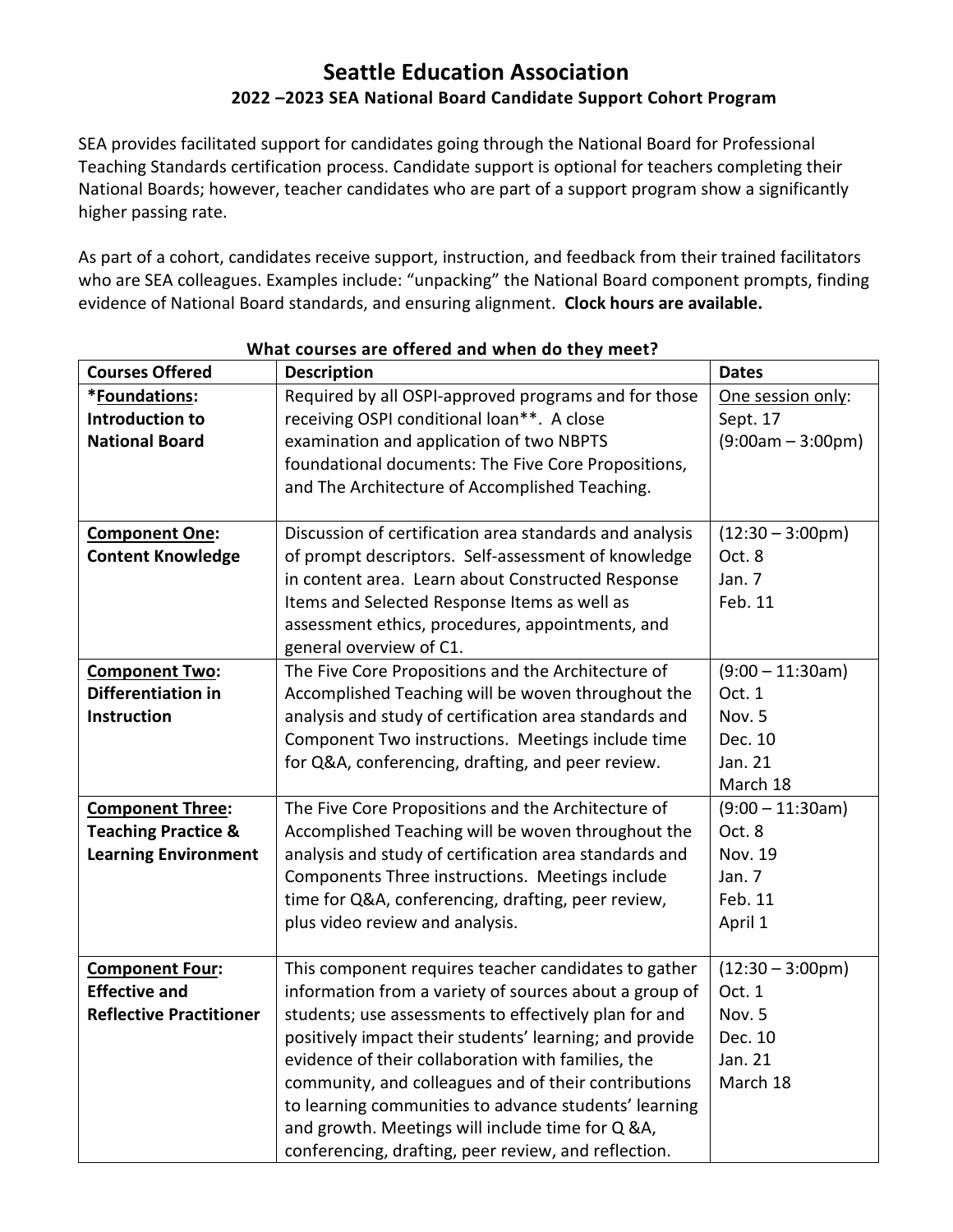What is the Time and Location of the meetings? Saturday meeting times vary per Component. All meetings will be held virtually. You will need a Google account for use during our virtual meetings.

**What is the cost?** Candidates pay a non-refundable registration fee of \$80 and support fees based on Components selected. Note that WEA/SEA member prices are lower. To become a SEA member, join online at: [https://www.washingtonea.org/eJoin/.](https://www.washingtonea.org/eJoin/) See next tables for costs.

| <b>Annual Non-Refundable</b> | \$80 |
|------------------------------|------|
| <b>Registration Fee</b>      |      |

| Course                 | WEA/SEA Member | Non-Member | <b>Clock Hours</b> |
|------------------------|----------------|------------|--------------------|
|                        | Cost           | Cost       |                    |
| *Foundations           | \$105          | \$155      | 6                  |
| <b>Component One</b>   | \$155          | \$235      | 10                 |
| <b>Component Two</b>   | \$235          | \$390      | 16                 |
| <b>Component Three</b> | \$235          | \$390      | 16                 |
| <b>Component Four</b>  | \$235          | \$390      | 16                 |

\***Foundations Course** is offered for those who did not attend the WEA Jump Start Program and is a prerequisite for Components One, Two, Three, Four, and for those receiving the OSPI conditional loan\*\*. If you attended the WEA Jump Start Program, you do not need to take the Foundations Course.

\*\***OSPI Conditional Loan Program** is offered by OSPI to assist teachers in financing the NBPTS fees. See this website for details:<http://www.k12.wa.us/Certification/nbpts/Candidacy/Loans.aspx>

**Full Payment and Registration Fee Deadlines:** Payment in full is required to attend classes. Foundations Deadline – Thursday. Sept. 15, 2022. Components 1-4 Course Deadline – Friday, Sept. 30, 2022.

### **Reimbursement Policy:**

A 50% course refund is available to candidates who formally withdraw by contacting SEA prior to Nov. 1, 2022. No refunds will be available after Nov. 1, 2022. Any candidate who withdraws or ends participation in the SEA NB Candidate Support Program at any point during the year will need to resubmit full payment and registration fee for the subsequent year's program.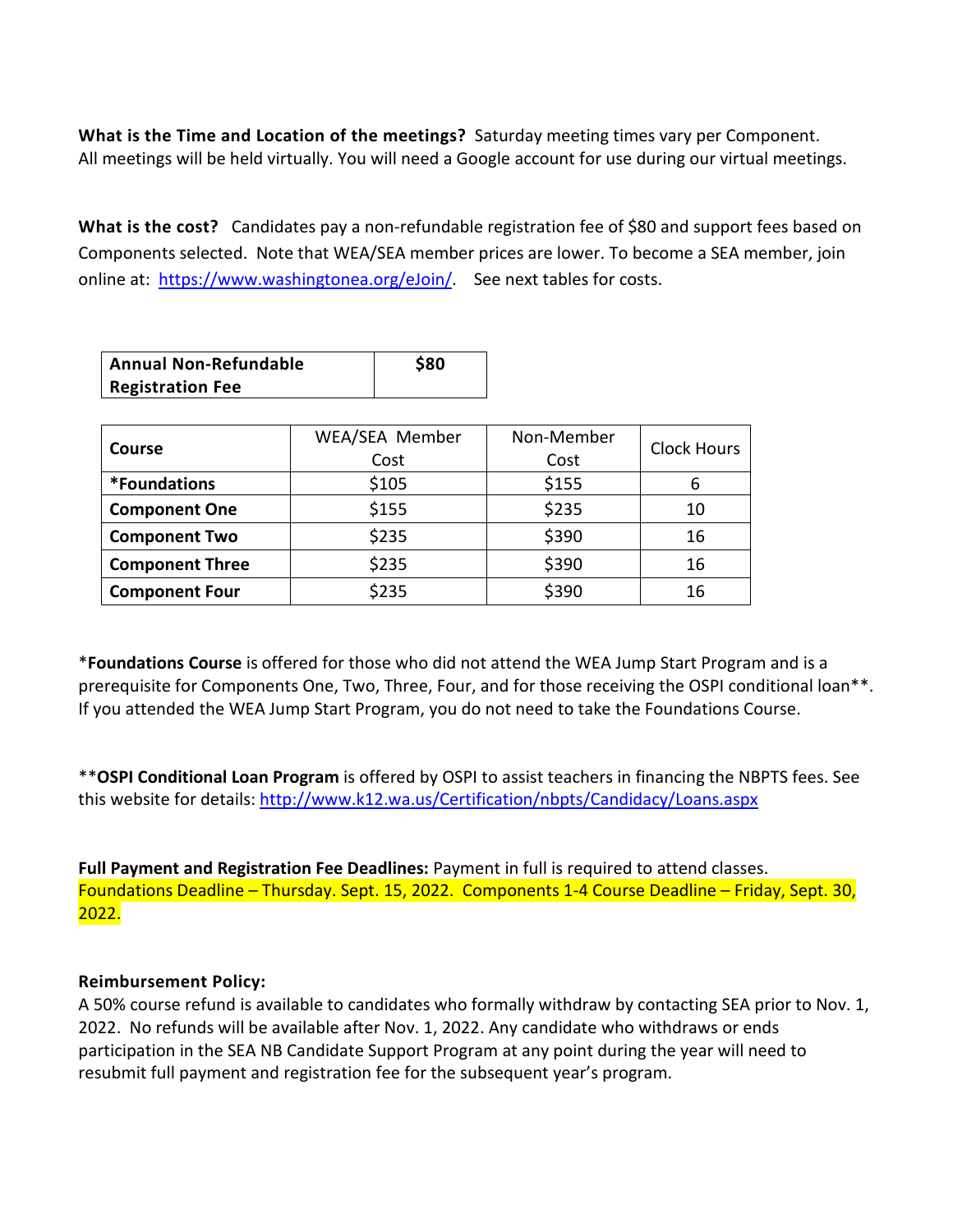**How do I register?** Complete and submit the registration form and full payment online at <https://bit.ly/SEANBCTSupport>

*Please note that you must register with the National Board for Professional Teaching Standards and pay their fees in addition to participating in the SEA National Board Candidate Support Program. We strongly suggest downloading the Standards and Component Portfolio Instructions for your certificate area and reading them before committing to this process.*

We're excited to be working with you this year as you undertake this powerful, professional work!

Warm regards, **Mary Lanza, NBCT & Mark Ellis, NBCT**  *SEA National Board Candidate Support Program Coordinators/Facilitators*  [mary.lanza@washingtonea.org](mailto:mary.lanza@washingtonea.org)

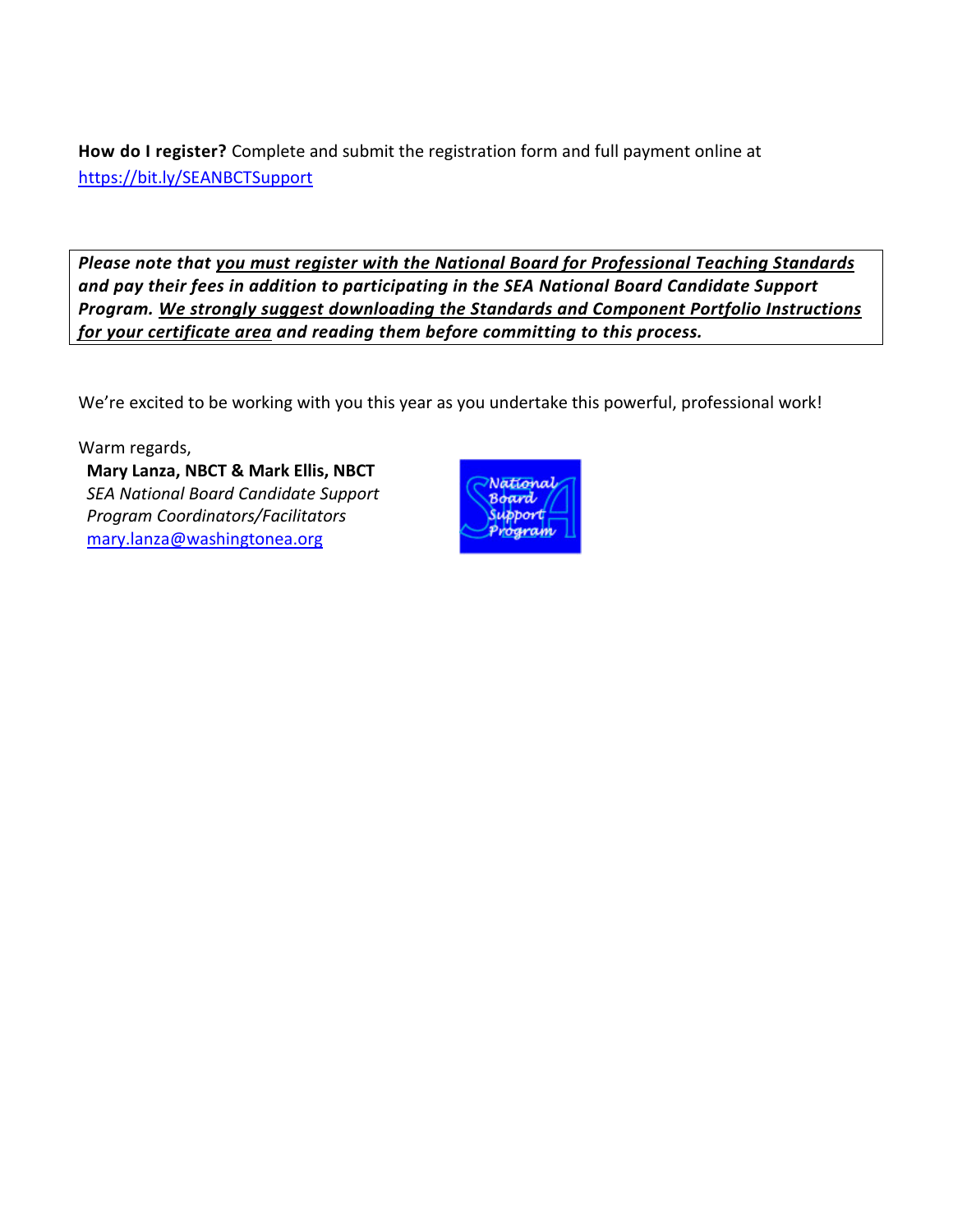## **Menu of SEA, WEA, and OSPI 2022-2023 National Board Candidate Support Options**

*(Refer to calendar below for important dates)*

## **If a candidate signs up for the National Board process between May 1 and July 3, 2022,** *at*

*a* minimum, they will have access to the following types of support:

- OSPI Conditional Loan (must apply first come, first served)
- WEA Jump Start\* (offered by Washington Education Association)
- SEA Foundations (or attendance at WEA Jump Start\*)
- SEA Cohort Support for C1, C2, C3, C4 (offered by Seattle Education Association)
- WEA Homestretch\* (offered by Washington Education Association)

## **If a candidate signs up for the National Board process between August 1 and November**

**1, 2022***,* at a minimum, they will have access to the following types of support:

- OSPI Conditional Loan (must apply first come, first served)
- Foundations (or attendance at WEA Jump Start\*)
- SEA Cohort Support for C1, C2, C3, C4 (offered by Seattle Education Association)
- WEA Homestretch\* (offered by Washington Education Association)

**If a candidate signs up for the National Board process between December 1, 2022, and January 1, 2023***,* at a minimum, they will have access to the following types of support:

- OSPI C1 and Foundations online (available to those in rural/remote areas and offered by OSPI)
- WEA Homestretch\* (offered by Washington Education Association)

**If a candidate signs up for the National Board process between January 1, 2023, and the registration deadline***,* at a minimum, they will have access to the following types of support:

- OSPI C1 and Foundations online (available to those in rural/remote areas and offered by OSPI)
- SEA Local C1 Support (as available from Seattle Education Association)
- WEA Homestretch\* (offered by Washington Education Association)

*\*Additional fees apply*

| National Board Registration Window             | July 13, 2022 - February 28, 2023 |
|------------------------------------------------|-----------------------------------|
| NB Registration & Fee Payment Deadline         | February 28, 2023                 |
| NB Change of Certificate and/or Specialty Area | February 28, 2023                 |
| NB Change of Component Selection               | February 28, 2023                 |
| NB Withdrawal Deadline                         | February 28, 2023                 |
| Component 1: Content Knowledge Testing         | March 1 - June 15, 2023           |
| Window                                         |                                   |
| ePortfolio Submission Window                   | April 1-May 17, 2023              |
| Scores Release                                 | December 9, 2023                  |
|                                                |                                   |